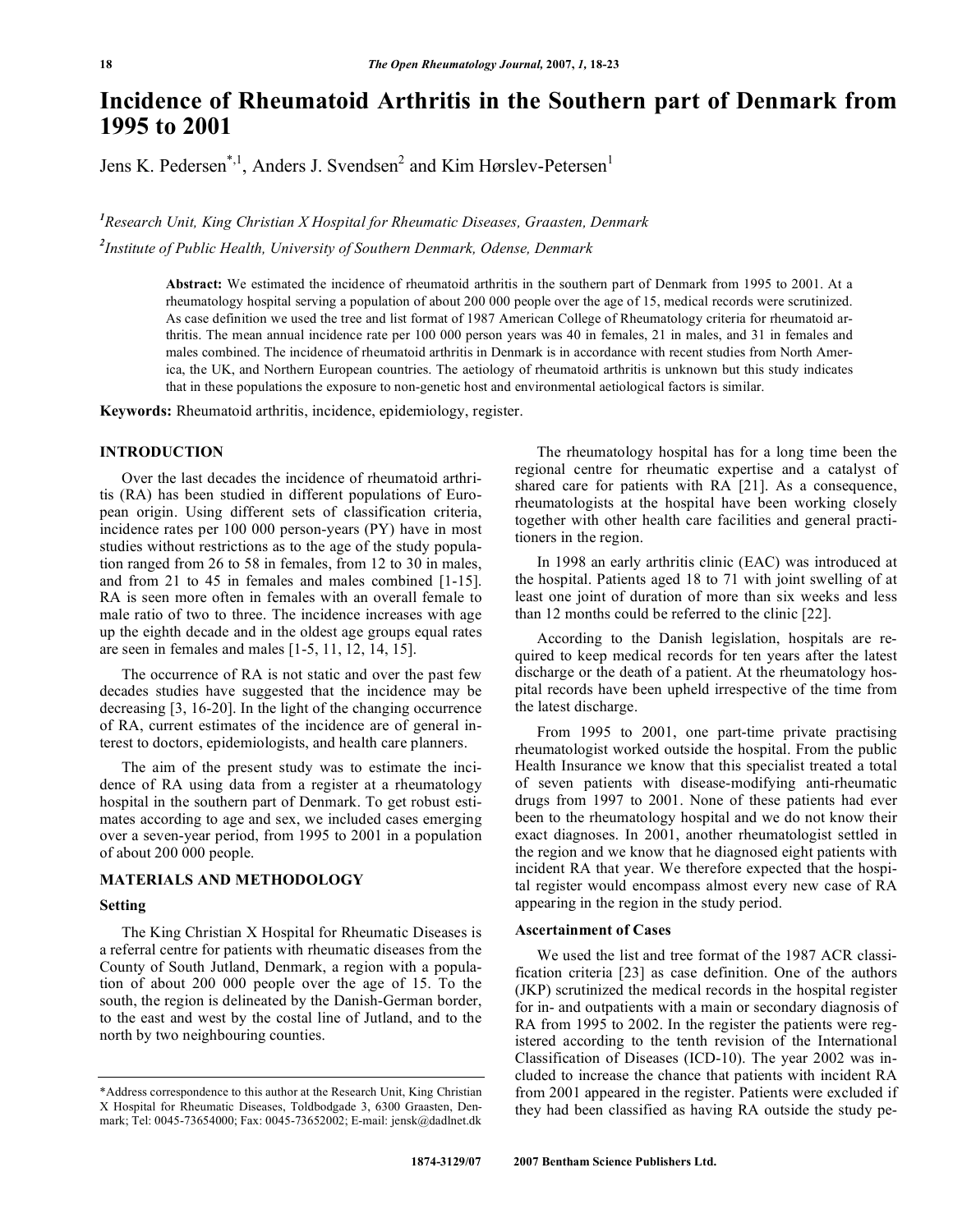riod, if they were under the age of 15 at the time of classification, or if they were not residing in the county.

In order to identify RA patients misclassified with other diagnoses, we also went through records for patients who, from 1995 to 2001, had been registered with a main diagnosis of polyarthrosis, other arthritis, psoriatic and enteropathic arthropathies, ankylosing spondylitis, and palindromic rheumatism.

The fulfilment of the 1987 ACR criteria was registered cumulatively and a patient was counted as an incident case the year the criteria set was fulfilled. Patients who fulfilled the criteria, but in whom it was not possible to verify the presence of joint swelling for at least six weeks due to drug treatment, were also included as cases. To ensure that the cases had RA of duration of at least six weeks, we calculated the time interval from the first symptom to classification.

The criterion of morning stiffness was registered as being fulfilled if a patient had ever had morning stiffness of at least one hour duration.

From the late 1980ies, all tests for rheumatoid factors of IgM-subtype (RF) in the region have been analyzed in the same laboratory. Throughout the period an *enzyme-linked immunosorbent assay* (ELISA) and an international reference sample had been used [24]. For the present study, we selected a cut-off at 8 IE/ml, which corresponds to the 95% percentile in normal individuals [25].

## **Statistics**

Incidence rates (crude rates) were calculated with the by year population in the county over the age of 15 in the denominator. Population data were provided by Statistics Denmark. The mean and annual incidence rates were reported with 95% confidence intervals using the binomial distribution. Statistics were done using Stata, version 8.2. With the *ptrend* command in Stata, we performed a test for linear trend in the annual number of cases over the study period. A two-tailed p-value of less than 5% was considered as relevant. Using the direct method, rates were standardized for age and sex to the 2002 Danish population.

#### **Ethical Approval**

The study was approved by the local ethics committee (Reference No. 2426-02) and the Danish Data Protection Agency (Reference No. 2002-41-2231).

## **RESULTS**

A total of 440 cases were identified in the register and 25 (6%) had initially been registered with another diagnosis than RA (Table **1**).

Out of the 440 cases, 363 (83%) fulfilled the list and tree format of the 1987 ACR criteria, 47 (11%) fulfilled only the tree format, and 30 (7%) only the list format. In the study period, 19 additional patients were diagnosed as having RA, but they did not fulfil the classification criteria.

From 1995 to 2001, the mean annual number of cases was 63 (range: 45 to 78) in female and males combined, 21 (range: 16 to 30) in males, and 42 (range: 29 to 48) in females. After having adjusted for age, we found a statistically significant increase over the study period in the annual number of cases in females ( $\chi^2$ =6.53; p=0.011) and in males ( $\chi^2$ = 4.35; p=0.037).

In 404/440 cases (92%) it was possible to estimate the time from the first symptom associated with RA to classification. In these patients the 1% percentile for the duration of symptoms was 48 days. By year, the characteristics of the patients ascertained as cases varied but there were no systematic changes over the study period (Table **2**).

The annual incidence rates adjusted for age and sex are presented in Fig. (**1**).

Overall, the incidence rate was 40/100 000 PY in females, 21/100 000 PY in males, and 31/100 000 PY in females and males combined (Table **3**).

RA was relatively rare before the age of 35 and the rate increased up to the age group 65-74 years. RA was seen more often in females, but in the age group 75-84 years almost equal rates were observed in males and females.

# **DISCUSSION**

We have presented the first estimates of the incidence of RA according to age and sex in a Danish population. Although it is conceivable that almost every incident case had been ascertained at the hospital, there is an inherent risk that some patients may have been treated in general practice solely or by doctors outside the county. However, in the Danish health care system every citizen is entitled to specialist care free of charge and data from the public Health Insur-

| Table 1. Incident Cases of Rheumatoid Arthritis from 1995 to 2001 According to ICD-10 Diagnoses in the Hospital Register |  |  |  |
|--------------------------------------------------------------------------------------------------------------------------|--|--|--|
|                                                                                                                          |  |  |  |

| <b>Disease</b>                         | <b>ICD-10 Codes</b>      | No. Cases $(\% )$ |
|----------------------------------------|--------------------------|-------------------|
| Rheumatoid arthritis                   | M05.0-M05.9; M06.0-M06.9 | 415 (94)          |
| Psoriatic and enteropathic arthropathy | M07.0-M07.9              | 4(1)              |
| Palindromic arthritis                  | M12.3                    | 0(0)              |
| Other arthritis                        | M13.0-M13.9              | 21(5)             |
| Polyarthrosis                          | M15.0-M15.9              | 0(0)              |
| Ankylosing spondylitis                 | M45.9                    | 0(0)              |
|                                        | Total                    | 440 (100)         |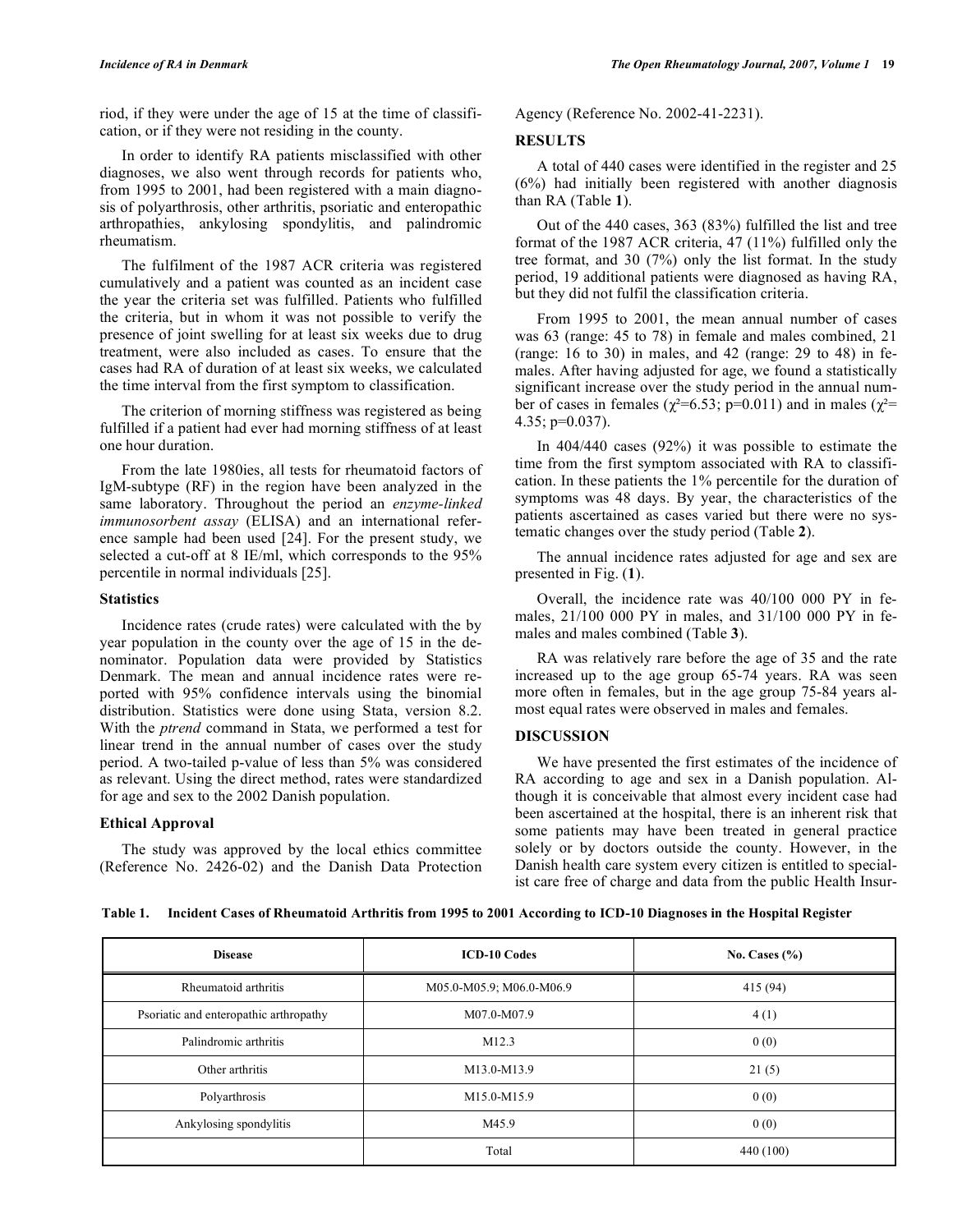|                                | Year (No. cases) |           |           |           |           |          |                |                 |
|--------------------------------|------------------|-----------|-----------|-----------|-----------|----------|----------------|-----------------|
|                                | 1995 (45)        | 1996 (48) | 1997 (66) | 1998 (67) | 1999 (67) | 2000(78) | 2001(79)       | 1995-2001 (440) |
| Females                        | 64               | 73        | 63        | 67        | 66        | 62       | 71             | 66              |
| Age, years, mean               | 60               | 59        | 62        | 63        | 61        | 62       | 60             | 61              |
| Swelling $\geq$ 3 joint areas* | 93               | 92        | 79        | 91        | 86        | 94       | 87             | 89              |
| Symmetrical swelling*          | 89               | 94        | 83        | 91        | 91        | 96       | 94             | 91              |
| Rheumatoid factor positive§    | 68               | 85        | 86        | 81        | 78        | 68       | 67             | 76              |
| Rheumatic nodules*             | 5                | 4         | 11        | 9         | 5         | 6        | $\overline{4}$ |                 |
| Radiographic changes*          | 24               | 22        | 33        | 21        | 19        | 18       | 25             | 23              |

Table 2. Characteristics in Patients with Incident Rheumatoid Arthritis from 1995 to 2001 (%, Unless Otherwise Stated)

\*According to 1987 ACR criteria (23).

§ Detected by ELISA, cut-off 8 IE/ml.

ance suggested that almost every RA patient in the region had been ascertained at the hospital. Consequently, we do not think that the number of patients treated by doctors outside the hospital could have been high.

The present study was retrospective and when using classification criteria the ascertainment of cases depends on the quality of data in the medical records. At the hospital 19 patients were diagnosed with RA primarily by rheumatologists who often did not make detailed notes. If they had, some of the diagnosed patients might have been discovered to have

fulfilled the 1987 ACR criteria.

Central characteristics of the cases in our study did not change over the study period and this indicates that the diagnostic threshold among the doctors at the hospital did not change either. However, the possibility that we have included patients with undifferentiated arthritis as cases needs to be addressed.

In our study we included as cases some patients in whom the time criterion related to morning stiffness and joint swel-



Fig. (1). Annual Incidence Rates of Rheumatoid Arthritis from 1995 to 2001 Adjusted for Age and Sex to the 2002 Danish Population **(95% Confidence Intervals by Error Bars).**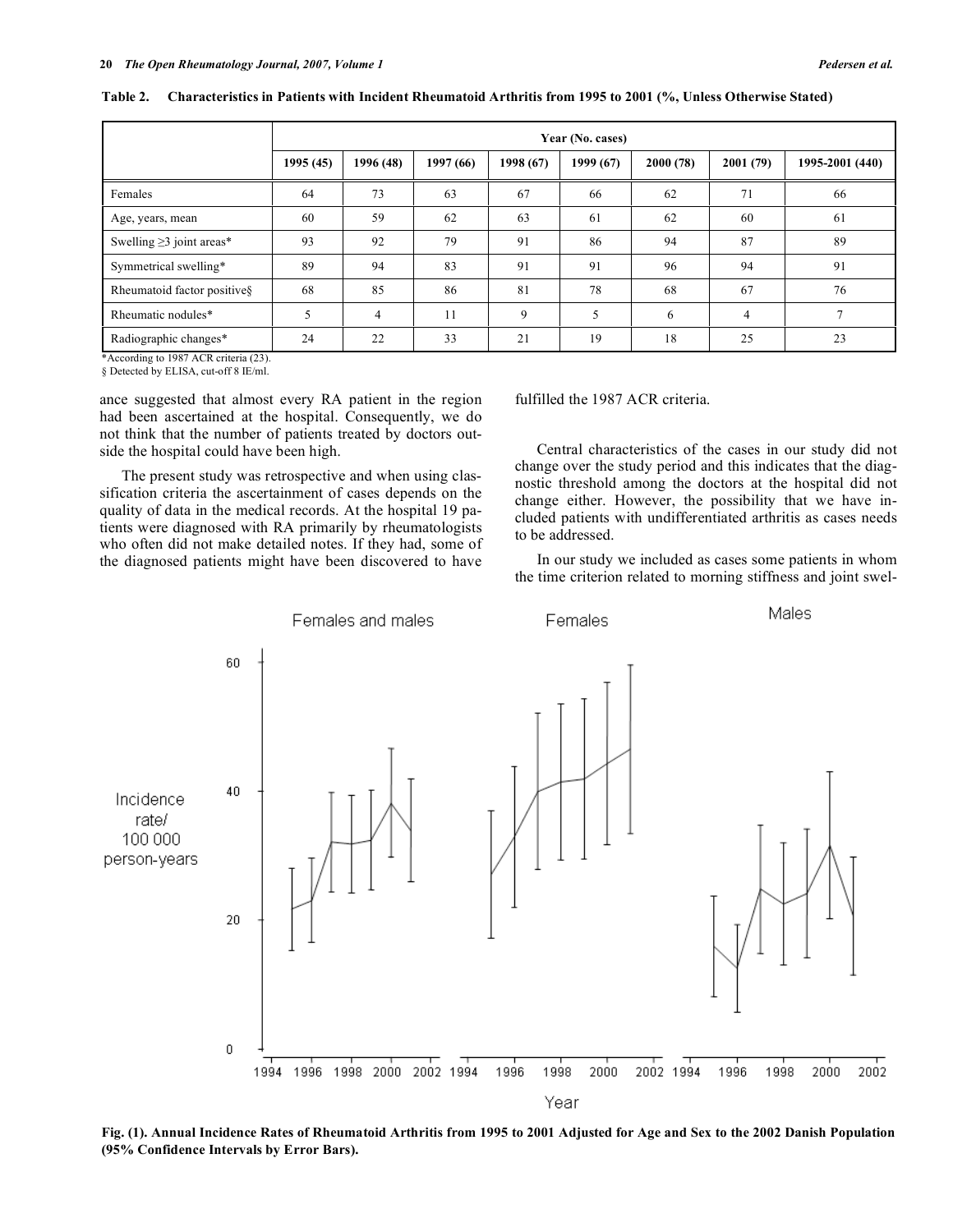|               |                                  | <b>Incidence Rate/100 000 Person Years</b> |                   |                   |  |  |  |
|---------------|----------------------------------|--------------------------------------------|-------------------|-------------------|--|--|--|
| Age           | <b>No. Cases (Females/Males)</b> | <b>Females</b>                             | <b>Males</b>      | <b>Both</b>       |  |  |  |
| $15 - 24$     | 2/1                              | $1.9(0.2-7.0)$                             | $0.9(0.0-5.0)$    | $1.4(0.3-4.1)$    |  |  |  |
| $25 - 34$     | 15/1                             | $13.1(7.4-21.7)$                           | $0.8(0.0-4.5)$    | $6.8(3.9-11.0)$   |  |  |  |
| 35-44         | 31/11                            | 24.9 (16.9-35.3)                           | $8.5(4.2-15.1)$   | $16.5(11.9-22.3)$ |  |  |  |
| 45-54         | 51/20                            | $41.2(30.7-54.1)$                          | $15.4(9.4-23.8)$  | 28.1 (21.9-35.4)  |  |  |  |
| 55-64         | 76/40                            | 74.9 (59.0-93.8)                           | $40.3(28.8-54.8)$ | 57.6 (47.6-69.1)  |  |  |  |
| 65-74         | 83/54                            | $103.5(82.5-128.3)$                        | 76.4 (57.6-99.5)  | 90.4 (75.9-106.8) |  |  |  |
| 75-84         | 33/21                            | $63.3(43.6 - 88.9)$                        | 59.3 (36.7-90.7)  | $61.7(46.3-80.3)$ |  |  |  |
| $85+$         | 1/0                              | $8.6(1.0-31.1)$                            | $0.0(0.0-39.7)$   | $6.2(0.8-22.3)$   |  |  |  |
| $15 - 85 +$   | 292/148                          | 40.4 (35.9-45.3)                           | 20.8 (17.6-24.5)  | $30.7(27.9-33.7)$ |  |  |  |
| $15 - 85 +$ * |                                  | 39.1 (34.7-44.0)                           | $21.8(18.5-25.6)$ | $30.6(27.8-33.6)$ |  |  |  |

Table 3. Incidence Rates of Rheumatoid Arthritis According to Sex and Age in the County of South Jutland, Denmark (95% Con**fidence Intervals)**

\*Adjusted for age and sex to the 2002 Danish population.

ling was not formally fulfilled. This approach is in line with a study from the UK where the patients were classified as having RA after one examination only [7]. The patients included in our study had symptoms associated with RA for at least six weeks prior to being classified as having RA. It is conceivable that these patients had also joint swellings in that period and, consequently, we do not think that this approach lead to the inclusion of patients with undifferentiated arthritis.

Moreover, *Wolfe, et al* studied 638 patients with undifferentiated arthritis and 503 patients with RA. In the two groups 12% and 81% were RF positive, respectively. After two years of follow-up, the disease had resolved in 54% in the group with undifferentiated arthritis and in the RA group 8% were in remission [26]. In the present study, the proportion of RF positive patients was 76%. We would therefore expect our patients to have a prognosis similar to that which was described for the RA patients in the study by *Wolfe, et al* [26].

At our hospital, it has previously been documented that the majority of the patients referred to the EAC did not have joint swellings and only 7% of the patients had undifferentiated arthritis [22]. The fraction of patients with undifferentiated arthritis was lower than what has been reported from two other EACs [27, 28]. It therefore seems unlikely that the introduction of the EAC in the study period may have lead to the incorrect inclusion of a substantial number of patients with undifferentiated arthritis in our study.

The increasing trend observed in our study may have been an artefact caused by changes in referral patterns or induced by the relatively short study period.

The EAC introduced at our hospital in 1998 received patients with recent onset arthritis. The clinic may have increased the probability that patients with RA were ascertained at the hospital. Moreover, in a study of RA patients from the UK, a decrease in the time from the first symptom to hospital referral has been described [29]. The UK study indicates a growing awareness among general practitioners of the importance of early diagnosis and treatment of RA. In

our study, both the introduction of the EAC and changing medical practice among general practitioners could explain the increasing trend in the number of cases ascertained over the study period.

On the other hand, in a study from Rochester, Minnesota, a cyclic pattern in the annual incidence rates was observed from 1955 to 1995. Irrespective of the fact that overall the incidence of RA decreased over the period, time intervals of different length with either increasing or decreasing rates were observed [3]. It could be that our data, which were collected over a relatively short period of time, reflected a time interval with increasing rates in an overall pattern of decreasing rates.

The mean annual incidence described in the present study was slightly higher than what has previously been reported in studies from other Scandinavian countries, the UK, and North America, using the 1987 ACR criteria. In the following section the incidence refers to rates per 100 000 PY.

In a study from the UK using prospective notification of patients with inflammatory polyarthritis, the incidence of RA was 36 in females and 14 in males. The estimates were based on one examination only, but if the results of another examination 12 months later had also been included, the incidence was higher [7].

In Oslo, Norway, cases were identified retrospectively from a hospital register. The mean annual incidence from 1988 to 1993 was 37 in females and 14 in males [12]. In another hospital study from Northern Norway, the incidence was 36 in females and 21 in males [11]. In the Norwegian studies, it was not described whether a systematic search for misclassified cases had been performed in the registers. In other studies where register data have been used, up to 11% of the RA cases had been misclassified [1, 2, 30].

In a study from Rochester, Minnesota, the incidence was 33 in females and 26 in males from 1985 to 1995 [3]. In that setting, RA cases were identified using data from hospital records, nursing homes and private practising physicians serving the population. A similar approach was used in a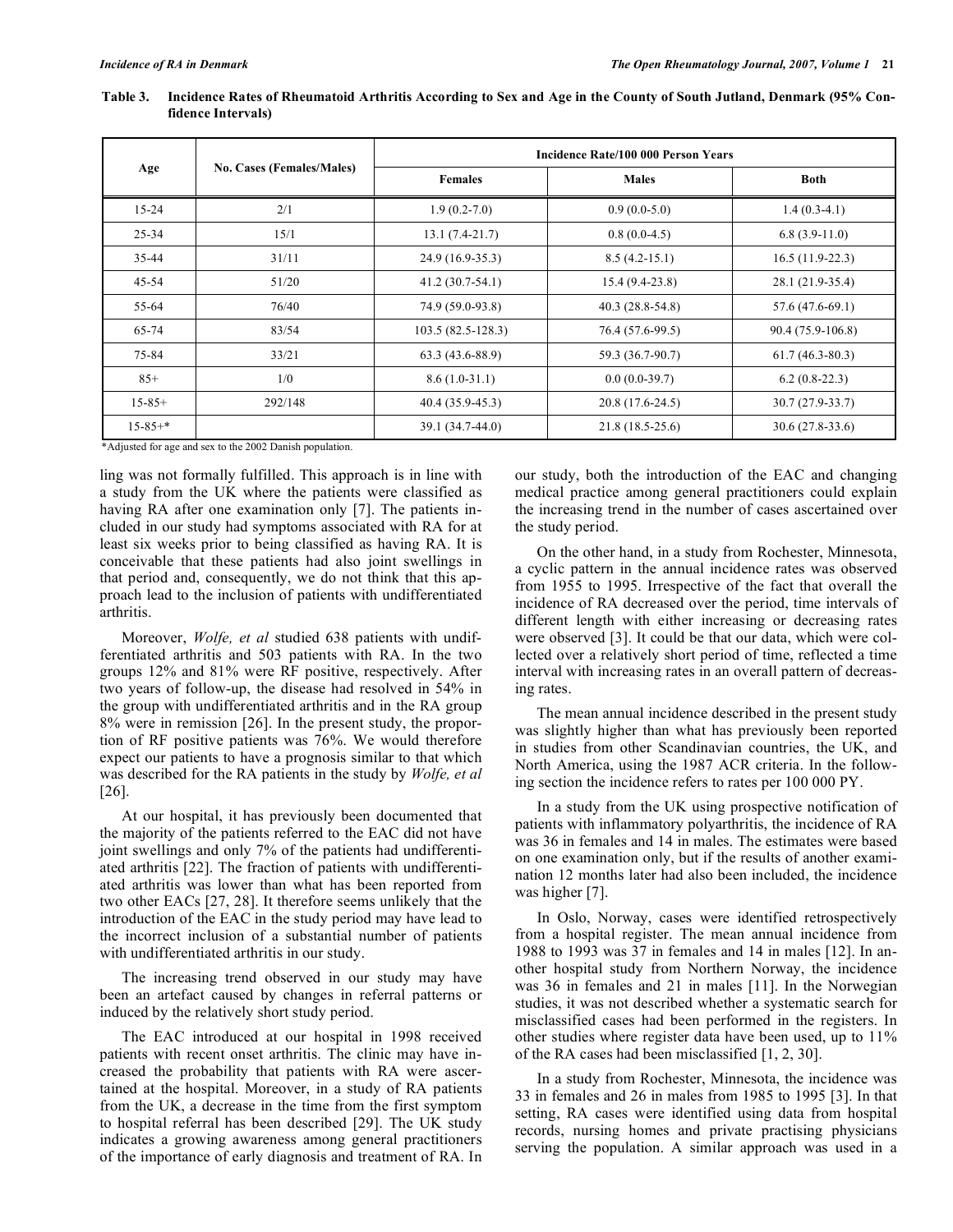study from Finland, where the incidence was 46 in females and 25 in males [8]. On the basis of data from a drug reimbursement register in Finland, the incidence of RA was 43 in females and 24 in males in 1995 [9]. In our study, the rates were close to the ones reported from Finland where data were collected from several sources including primary health care. In our opinion, this makes it plausible that almost every patient with incident RA were included in the present study.

In Denmark, the occurrence of RA has previously been investigated in a study from general practice from 1983. Using the 1958 American Rheumatism Association criteria for definite RA, the number of new patients with RA over a 13 week period was divided by the number of patients who attended the participating practices [31]. The reported proportion of patients with incident RA was 24/100 000 persons, but this measure is difficult to interpret and compare with the results of our study. It is therefore not possible to discern whether the incidence of RA in Denmark has changed over the last decades.

In our data, we observed a decrease in the rates for both male and females older than 74 years. A decrease in rates in the oldest age groups has been observed in different studies [3, 7, 11, 14] and, as previously noted by *Symmons, et al* [7], the reason for this could be that RA in older females is under-diagnosed or taken for osteoarthritis.

#### **CONCLUSIONS**

In this study, we estimated the incidence of RA over a seven-year period around the turn of the century. We observed that the annual incidence increased over the study period. One way to evaluate if the incidence of RA is actually increasing in this population could be to prolong the observation period, using the same approach. In 2007, however, a governmental reform will unite the county with other regions and this may have influence on existing referral patterns and the definition of the population at risk. Further observation beyond 2007 may therefore be erroneous.

The mean annual incidence rates and the age- and sex specific rates were close to that which has been reported in previous studies from North America, the UK, and other northern European countries.

In populations with similar genetic constitution varying incidence rates may indicate differences in exposures to nongenetic host and environmental factors. The aetiology of RA is unknown but the present study suggests that in these populations the exposure to aetiological factors is stable.

# **ABBREVIATIONS**

| International classification of Diseases |
|------------------------------------------|
|                                          |
|                                          |
|                                          |
| Enzyme-linked immunosorbent assay        |

## **ACKNOWLEDGEMENTS**

The study was funded by the County of South Jutland, Denmark; the Danish Rheumatism Association; the Margarethe Astrid Hedvig Schaufuss Grant; Grocer Hans Christensen's Memorial Grant.

#### **REFERENCES**

- [1] Dugowson CE, Koepsell TD, Voigt LF, Bley L, Nelson JL, Daling JR. Rheumatoid arthritis in women. Incidence rates in group health cooperative, Seattle, Washington, 1987-1989. Arthritis Rheum 1991; 34: 1502-7.
- [2] Chan KW, Felson DT, Yood RA, Walker AM. Incidence of rheumatoid arthritis in central Massachusetts. Arthritis Rheum 1993; 36: 1691-6.
- [3] Doran MF, Pond GR, Crowson CS, O'Fallon WM, Gabriel SE. Trends in incidence and mortality in rheumatoid arthritis in Rochester, Minnesota, over a forty-year period. Arthritis Rheum 2002; 46:625-31.
- [4] Gabriel SE, Crowson CS, O'Fallon WM. The epidemiology of rheumatoid arthritis in Rochester, Minnesota, 1955-1985. Arthritis Rheum 1999; 42: 415-20.
- [5] Linos A, Worthington JW, O'Fallon WM, Kurland LT. The epidemiology of rheumatoid arthritis in Rochester, Minnesota: a study of incidence, prevalence, and mortality. Am J Epidemiol 1980; 111: 87-98.
- [6] Hernandez-Avila M, Liang MH, Willett WC, *et al*. Reproductive factors, smoking, and the risk for rheumatoid arthritis. Epidemiology 1990; 1: 285-91.
- [7] Symmons DP, Barrett EM, Bankhead CR, Scott DG, Silman AJ. The incidence of rheumatoid arthritis in the United Kingdom: results from the Norfolk Arthritis Register. Br J Rheumatol 1994; 33: 735-9.
- [8] Savolainen E, Kaipiainen-Seppanen O, Kroger L, Luosujarvi R. Total incidence and distribution of inflammatory joint diseases in a defined population: results from the Kuopio 2000 arthritis survey. J Rheumatol 2003; 30: 2460-8.
- [9] Kaipiainen-Seppanen O, Aho K. Incidence of chronic inflammatory joint diseases in Finland in 1995. J Rheumatol 2000; 27: 94- 100.
- [10] Soderlin MK, Borjesson O, Kautiainen H, Skogh T, Leirisalo-Repo M. Annual incidence of inflammatory joint diseases in a population based study in southern Sweden. Ann Rheum Dis 2002; 61:911-5.
- [11] Riise T, Jacobsen BK, Gran JT. Incidence and prevalence of rheumatoid arthritis in the county of Troms, northern Norway. J Rheumatol 2000; 27: 1386-9.
- [12] Uhlig T, Kvien TK, Glennas A, Smedstad LM, Forre O. The incidence and severity of rheumatoid arthritis, results from a county register in Oslo, Norway. J Rheumatol 1998; 25: 1078-84.
- [13] Drosos AA, Alamanos I, Voulgari PV, *et al*. Epidemiology of adult rheumatoid arthritis in northwest Greece 1987-1995. J Rheumatol 1997; 24: 2129-33.
- [14] Guillemin F, Briancon S, Klein JM, Sauleau E, Pourel J. Low incidence of rheumatoid arthritis in France. Scand J Rheumatol 1994; 23: 264-8.
- [15] Bregeon C, Rolland D, Masson C, Renier JC. Incidence en Anjou de la polyarthrite rhumatoide (Incidence of rheumatoid arthritis in Anjou). Rev Rhum Ed Fr 1989; 56: 242.
- [16] Kaipiainen-Seppanen O, Aho K, Isomaki H, Laakso M. Incidence of rheumatoid arthritis in Finland during 1980-1990. Ann Rheum Dis 1996; 55: 608-11.
- [17] Shichikawa K, Inoue K, Hirota S, *et al*. Changes in the incidence and prevalence of rheumatoid arthritis in Kamitonda, Wakayama, Japan, 1965-1996. Ann Rheum Dis 1999; 58: 751-6.
- [18] Jacobsson LT, Hanson RL, Knowler WC, *et al*. Decreasing incidence and prevalence of rheumatoid arthritis in Pima Indians over a twenty-five-year period. Arthritis Rheum 1994; 37:1158-65.
- [19] Hochberg MC. Changes in the incidence and prevalence of rheumatoid arthritis in England and Wales, 1970-1982. Semin Arthritis Rheum 1990; 19: 294-302.
- [20] Silman AJ. Has the incidence of rheumatoid arthritis declined in the United Kingdom? Br J Rheumatol 1988; 27:77-9.
- [21] Beyer JM, Hørslev-Petersen K, Helin P. Shuttle case records: link between general practice and the specialist unit. Br Med J (Clin Res Ed) 1985; 290: 677-80.